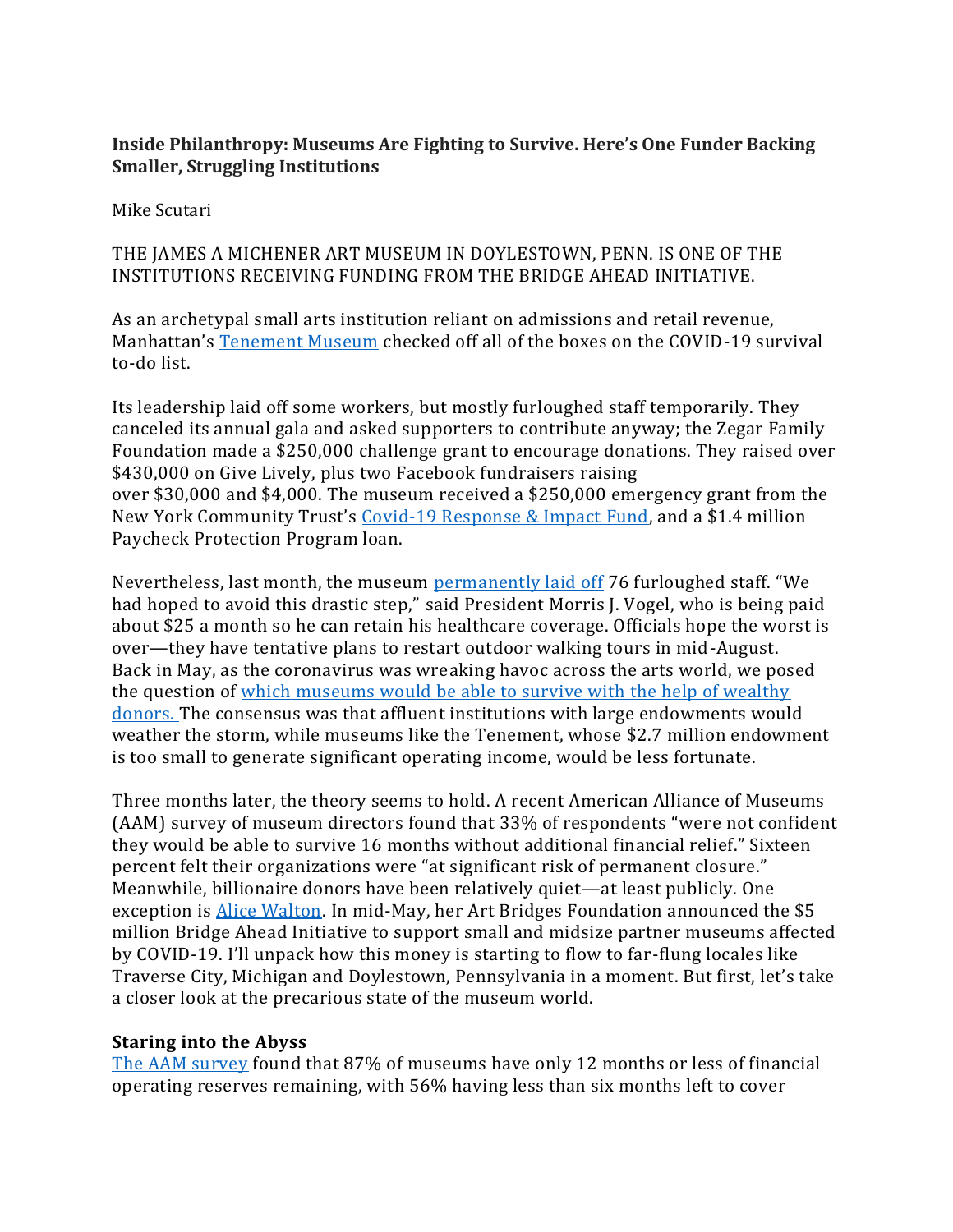operations. Forty-four percent had furloughed or laid off some portion of their staff, and 41% anticipated reopening with reduced staff.

During the pandemic, 75% of museums ramped up virtual educational programs, experiences and curricula to students, parents and teachers. However, these activities may not last. Sixty-four percent of directors predicted cuts in education, programming or other public services.

"There's a large public perception that museums rely on government support, when the reality is they get only a quarter of their funding from the government," said AAM President and CEO Laura Lott. Like the Tenement Museum, institutions' primary sources of funding are ticket and gift shop sales, "most of which [went to zero overnight](https://urldefense.com/v3/__https:/www.insidephilanthropy.com/home/2020/6/3/as-revenues-evaporate-arts-institutions-adapt-their-fundraising-to-survive__;!!AFluOXvv_-0!QLmJq_4gCfuOs81QXvOYFoEwodMds_fs0wRkb8mbovR0MwRBYI1XbNp6cJmm2nVu7Q$) when they were all shuttered," Lott said.

On the bright side, Lott told NPR that a majority of museums that took part in the AAM survey will have reopened by the end of July. But if the coronavirus has taught us anything, it's that the best-laid plans are always subject to change.

Some Los Angeles museums opened in mid-June, only to close again after Gov. Gavin Newsroom ordered them to do so after a surge in cases. In late July, a few days before New York City entered Phase 4 of its reopening, Gov. Andrew Cuomo announced that museums [would remain](https://urldefense.com/v3/__https:/www.nytimes.com/2020/07/17/arts/design/nyc-museums-phase-4.html__;!!AFluOXvv_-0!QLmJq_4gCfuOs81QXvOYFoEwodMds_fs0wRkb8mbovR0MwRBYI1XbNp6cJnOqjhRFg$) closed. Many of the city's institutions have announced reopening dates in recent weeks, including the Museum of Jewish Heritage, the American Museum of Natural History, and the Metropolitan Museum of Art (The Met).

The Met represents the kind of affluent museum that should be able to ride out the crisis. Officials recently said they changed the formula for spending the museum's distributions from its \$3 billion endowment, allocating \$25 million in previously restricted funds toward operating expenses. Still, in early August, it announced another [round of layoffs and furloughs.](https://urldefense.com/v3/__https:/www.nytimes.com/2020/08/05/arts/design/met-museum-layoffs-pandemic.html__;!!AFluOXvv_-0!QLmJq_4gCfuOs81QXvOYFoEwodMds_fs0wRkb8mbovR0MwRBYI1XbNp6cJnCsNOqqA$) Officials said the museum may push back its planned August 29 reopening date.

#### **Partnering with Small and Midsize Museums**

In 2017, Walton established the [Art Bridges Foundation](https://urldefense.com/v3/__https:/www.insidephilanthropy.com/home/2017/9/16/walton__;!!AFluOXvv_-0!QLmJq_4gCfuOs81QXvOYFoEwodMds_fs0wRkb8mbovR0MwRBYI1XbNp6cJnHEeu0RA$) to focus on "sharing American" art across the country through collaborations with museums and institutions," including her own Crystal Bridges of American Art. "We want to support partner institutions in expanding and deepening their connection with audiences," Walton [said.](https://urldefense.com/v3/__http:/www.artnews.com/2017/09/13/alice-walton-creates-art-bridges-a-foundation-that-supports-exhibitions-of-american-art/__;!!AFluOXvv_-0!QLmJq_4gCfuOs81QXvOYFoEwodMds_fs0wRkb8mbovR0MwRBYI1XbNp6cJkba2H3Ng$) "This is about engaging communities through providing access and learning opportunities."

Terra Foundation for American Art CEO Elizabeth Glassman says that by making "works of art accessible to audiences in museums that might not have access," Art Bridges' charter is "paradigm shifting."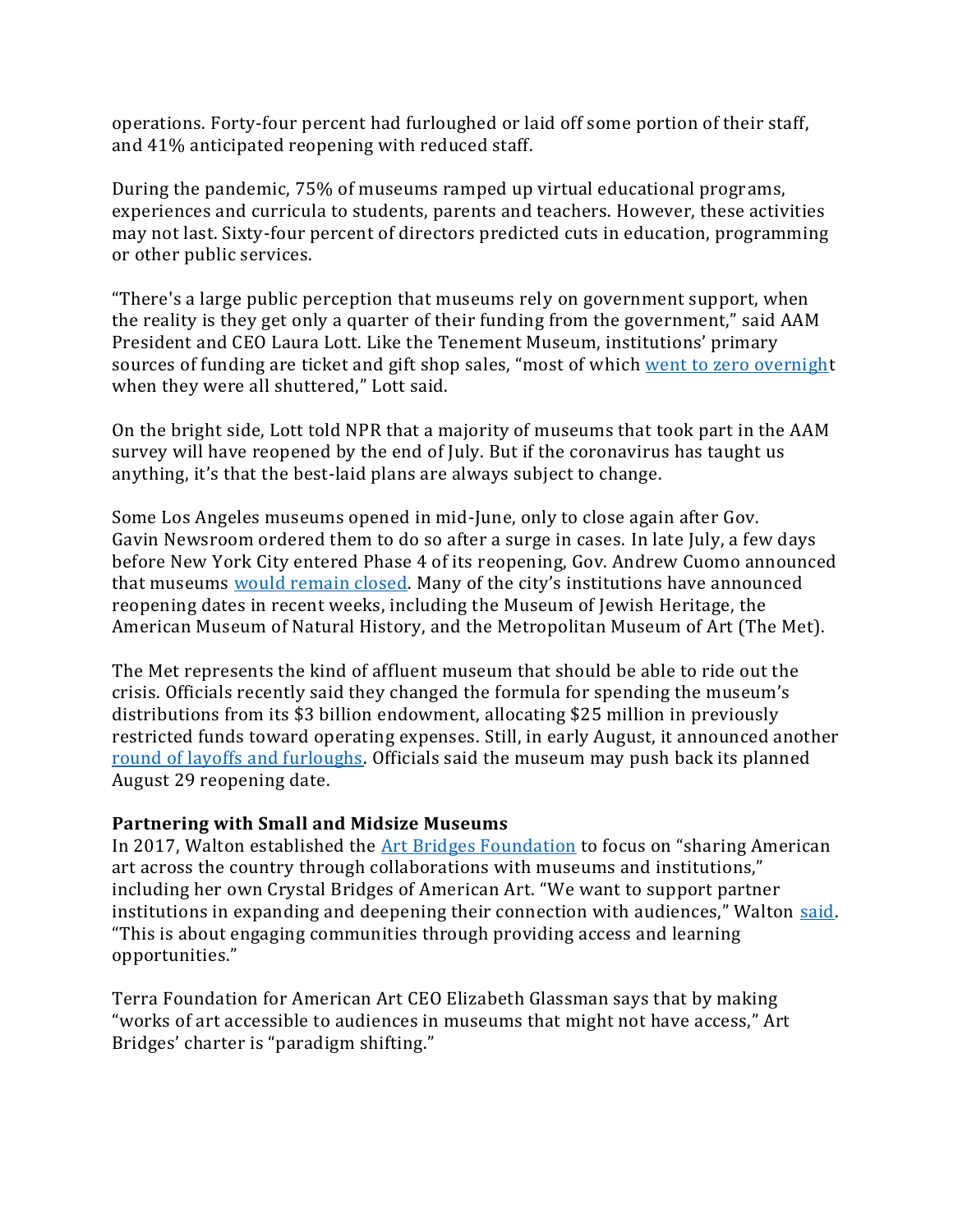A year later, Art Bridges announced a \$15 million nationwide initiative with Terra to support multi-year exhibition partnerships among a group of cohorts. Inaugural grantees were the Museum of Fine Arts in Boston and the Detroit Institute of Arts.

Art Bridges has two kinds of partners: Lending partners, who are interested in sharing their collections with broader audiences, and borrowing partners, comprising rural or regional venues with annual budgets under \$7 million that seek to engage their community with American art. (To put this number in context, the Tenement Museum has an annual operating budget just north of \$11 million.) Art Bridges is always on the lookout for new partners and encourages museums to [reach out through its site.](https://urldefense.com/v3/__https:/artbridgesfoundation.org/contact-us/__;!!AFluOXvv_-0!QLmJq_4gCfuOs81QXvOYFoEwodMds_fs0wRkb8mbovR0MwRBYI1XbNp6cJlAfJU9aw$)

After the global pandemic hit, Art Bridges launched Bridge Ahead to help partner museums "remain in touch with their audiences during this period and to prepare for reopening in the months ahead." Starting on May 11, partners with annual operating budgets of under \$30 million filled out a short application outlining their "needs and goals as they transition to create distanced, yet meaningful, connections and thoughtful spaces in this time of COVID-19." Applications are currently closed.

The initiative [distributes funding in two phases.](https://urldefense.com/v3/__https:/artbridgesfoundation.org/the-bridge-ahead-initiative-press-release/__;!!AFluOXvv_-0!QLmJq_4gCfuOs81QXvOYFoEwodMds_fs0wRkb8mbovR0MwRBYI1XbNp6cJnXw9ZL-Q$) The first supported partner museums as they developed engagement opportunities and programs to connect with their communities remotely. The second phase provides support as museums prepare to reopen.

# **Where Bridge Ahead Funding is Flowing**

Earlier this summer, outlets across the country started to report on local museums receiving Bridge Ahead funding. Here are a few examples.

- In mid-July, the Dennos Museum Center in Traverse City, Michigan, received a \$20,000 Phase I grant to support virtual programming, collections care and reopening efforts. "For museums, this is really critical funding that supports programming, but then also staffing, as well," Executive Director Craig Hadley told the [local news](https://urldefense.com/v3/__https:/www.9and10news.com/2020/07/17/dennos-museum-center-receives-grant-from-art-bridges-foundation/__;!!AFluOXvv_-0!QLmJq_4gCfuOs81QXvOYFoEwodMds_fs0wRkb8mbovR0MwRBYI1XbNp6cJksqF1rMA$). "And it enables us to do digital programming even while we've been partially closed." A couple of weeks later, Bridge Ahead awarded the museum a \$20,000 Phase II grant to support enhanced museum store operations, marketing initiatives, and reopening. The museum reopened on July 23 with limited hours.
- On July 20, the James A. Michener Art Museum in Doylestown, Pennsylvania, launched a [Bridge Ahead-funded](https://urldefense.com/v3/__https:/www.theintell.com/news/20200807/michener-art-museum-brings-art-to-streets-of-doylestown__;!!AFluOXvv_-0!QLmJq_4gCfuOs81QXvOYFoEwodMds_fs0wRkb8mbovR0MwRBYI1XbNp6cJmql98zZA$) outdoor exhibit featuring work from its permanent collection. The museum reopened to the general public three days later. "When we first came up with the idea, we did not know when our doors would reopen. We were fortunate to get a grant through Art Bridges and they loved the idea," said Amy Ferracci, director of marketing and public relations.
- On August 6, the George Eastman Museum in Rochester, New York, announced it received \$70,000 from Art Bridges to create more online content for its "Eastman